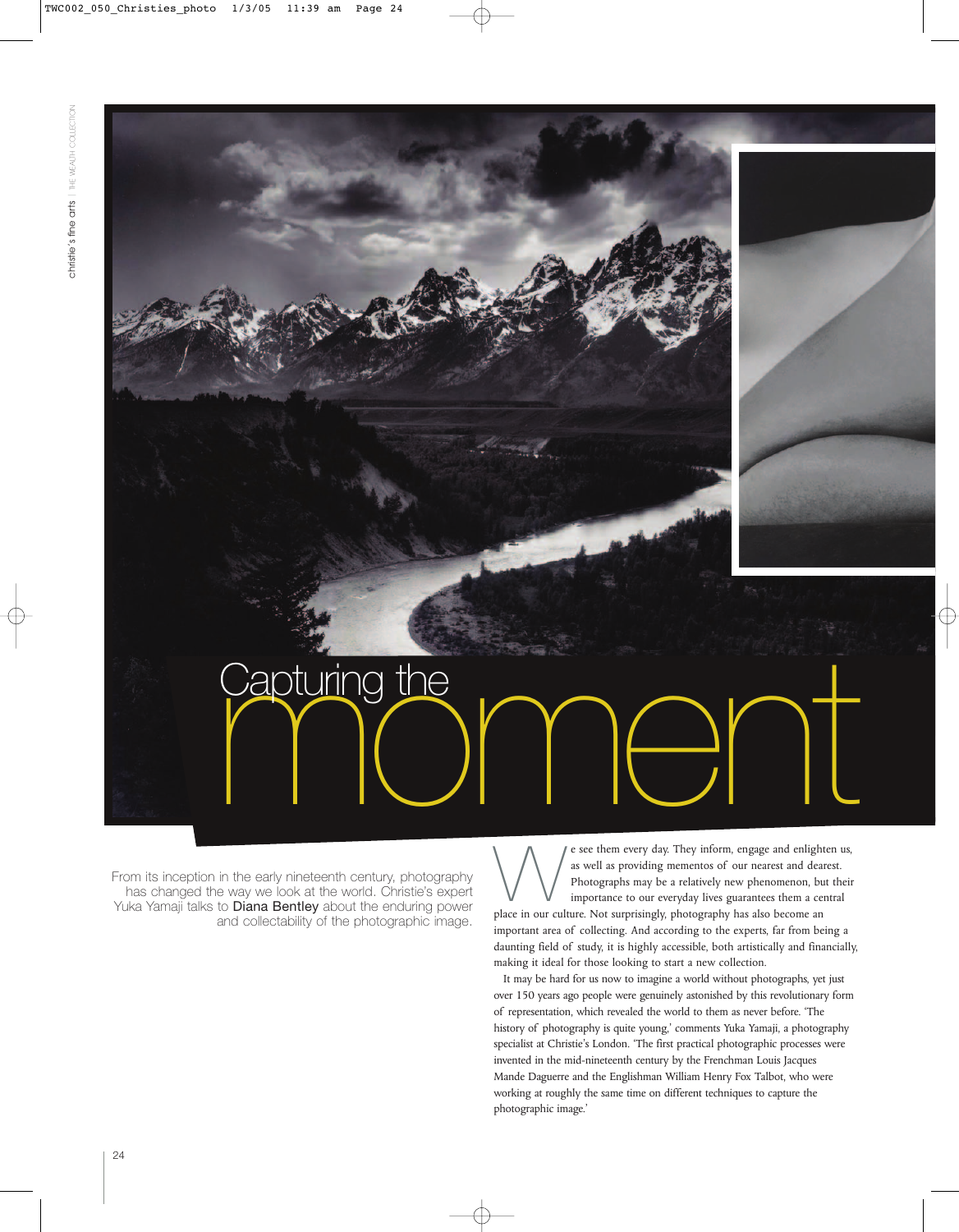



(From left) Ansel Adams, 'Tetons and the Snake River', 1942, sold for £24,034; Edward Weston, 'Nude', 1934, sold for £16,730; Robert Mapplethorpe, 'Calla Lily', 1987, sold for £30,042

The combination of scientific investigation and steely determination was decisive; in 1839, Daguerre's discovery of fixing the camera image was formally announced and a patent for his 'daguerreotype' process was sold to the French Government. 'Others, such as Thomas Wedgwood and Daguerre's former partner, Joseph Nicephore Niepce, experimented with recording the camera image before 1839, though that year is generally seen as the starting point of the medium,' comments Yamaji. However, this was somewhat different from what we now know as photography. 'The daguerreotype wasn't on paper, but on metal. It was a direct positive process, so each piece was unique and couldn't be duplicated.' The procedure was arduous, but daguerreotypes soon became immensely popular, especially in the USA, where a craze for portraits and landscapes took hold.

However, the restrictions of the daguerreotype process ensured that it only lasted until the 1850s. Several other variations followed, but across the channel others were developing a process that would prove more practical and durable. 'What we think of as photography now was invented in 1841 in England by Fox Talbot, who developed the first successful negative/positive process on paper, enabling multiple prints to be made,' explains Yamaji. Other improvements were made to the photographic process: colour photography was invented in the 1860s, and in 1891 George Eastman introduced the celluloid roll film.

The great excitement generated by these innovations was matched by the newfound ability to record history in the making. The evolution of photography coincided with the rapid progress of the middle classes, the age of empire and burgeoning global trade. All could be recorded by this fascinating new medium. But photography offered something more; as well as being a means of recording history, it was also a medium in which the creative photographer could produce works that delighted the eye.

## An evolving market

As an area of collecting, Yamaji says, photography is relatively young, dating back only some 30 years or so. But for collectors, it is refreshingly free of restraint. 'There's a wide range of subjects, so there's no particular field or type of photo on which collectors must focus,' says Yamaji. She urges people looking to build a collection to think about what they most want to collect. 'It's important to decide early so you know where you're going. Ambitious collectors acquire works over a wide range of subjects, but unless you have deep pockets, you can't cover the full gamut of the medium.'

Nevertheless, the possibilities for building a collection are endless. 'You can collect whatever you like,' says Yamaji. 'Images of hands, fashion, travel, street scenes. If you're keen on portraits, you can concentrate on photographs of artists or film stars. If you're a sports buff, you can buy photos of old Olympic Games. Collecting tends to be very personal and can tie in with your passion, hobby or profession.' Architects can collect photos of buildings. Eye surgeons can collect photos of eyes. You can collect the works of a particular photographer, like Man Ray or Robert Mapplethorpe, or collect photos from a particular time, place or artistic movement – like surrealist photos. People also collect albums of early travel photos, photographic books or cased images like daguerreoptyes. 'It's completely up to the individual,' comments Yamaji. 'The image is the most important thing.'

The field has also been enlivened by some fascinating finds. In 2003, in the King Street rooms of Christie's London, some important daguerreotypes by Joseph-Philibert Girault de Prangey were sold, creating a sensation. 'Girault de Prangey was virtually unknown before the sale,' recalls Yamaji. 'The most famous nineteenth century photographer was Gustave le Gray. But Girault de Prangey knocked him off the top spot and became an acknowledged master of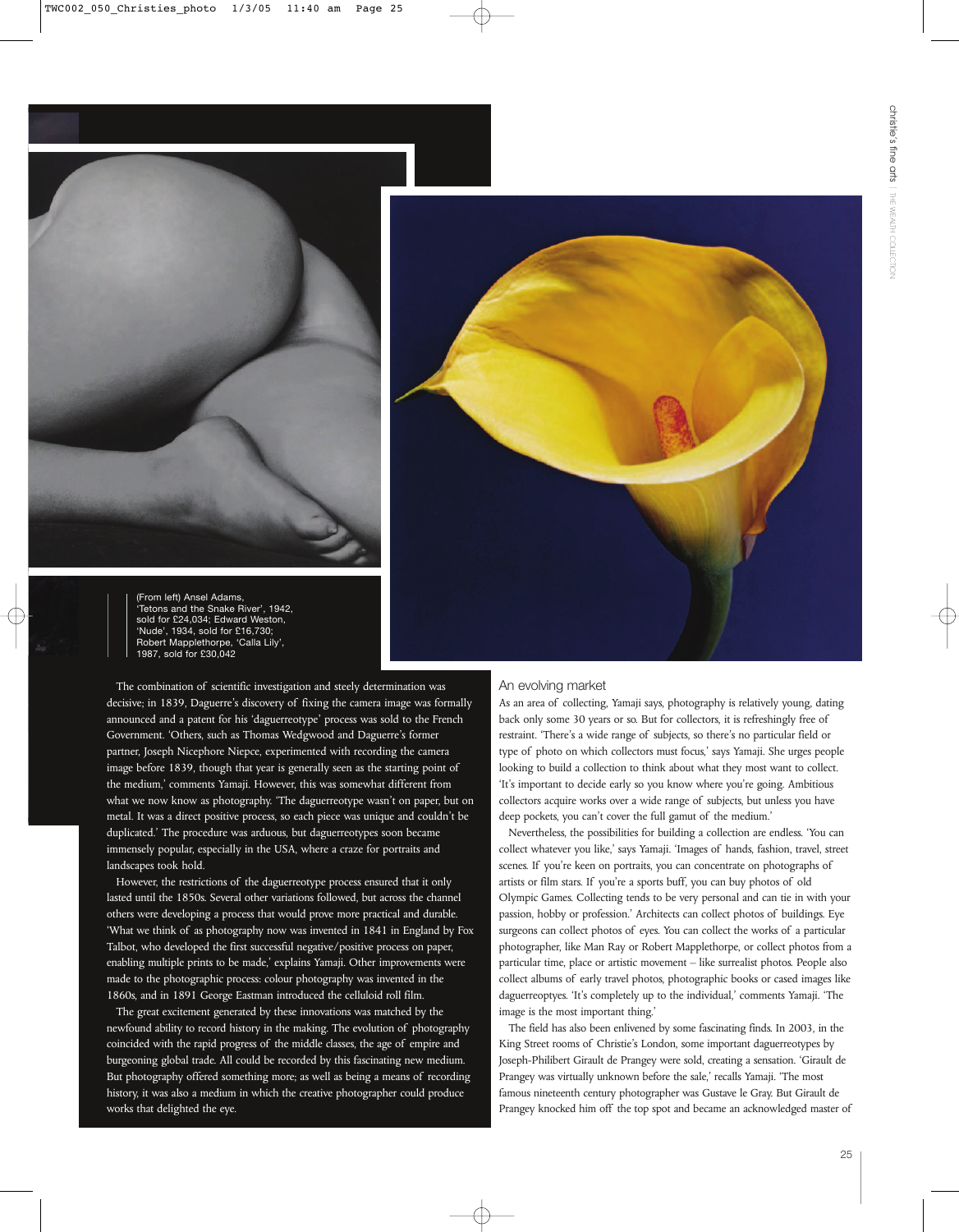(Right) Helmut Newton, 'Nude on balcony', 1975, sold for £5258; (below) George Hoyningen-Heune, 'Divers, Horst and model', 1930, sold for £5377



the time.' A French artist and an historian of Islamic architecture, Girault de Prangey began experimenting with Daguerre's invention in 1841. In 1842, he began an extensive tour of the Mediterranean and the Near East, and returned with around 1000 daguerreotypes. His work was never shown in his lifetime, he never married and he had no children. In 1892, he died and his



work was discovered by a local count, who had acquired his villa and found the plates which had been taken during his travels in 1842–44.

The two Christie's sales, held in May 2003, offered 175 of Girault de Prangey's daguerreotypes, ranging in estimates from £1200 to £90,000. The combined total fetched around £4.6 million. 'Girault de Prangey's work is historically very important, as many of his photographs are the earliest



POUR DEPOME

known images of the subjects depicted – like parts of Greece, Egypt, Asia Minor, Syria and Jerusalem,' explains Yamaji. Highlights of the sales included arresting images of Tivoli and the Villa Adriana surrounded by Cyprus trees taken in 1842 and the Ramesseum at Thebes taken in 1844. A scene of ancient Athens from 1842, 'The Remains of the Temple of Olympian Zeus', was bought by a private collector for an astonishing £565,250 – a new world record for a single photograph at auction.

Girault de Prangey has now taken his rightful place among the early greats of photography, such as Fox Talbot, the inventor of the calotype process, and Gustave le Gray, who held the previous world record for a photograph sold at auction. The next 150 years produced innumerable photographers whose work is keenly sought after today. In the Victorian era, there is Julia Margaret Cameron, renowned for her portraits of friends and contemporaries like Charles Darwin and Alfred Tennyson, the English combat photographer Roger Fenton, known for his powerful pictures of the Crimean War, and the American Matthew Brady, who produced some memorable images of the American Civil War. The early twentieth century produced Alfred Stieglitz, Edward Steichen, Alvin Langton Coburn, Edward Weston, Paul Strand, Man Ray, August Sander, Walker Evans and Dorothea Lange. The post-war era saw the emergence of Robert Frank, Diane Arbus, Lee Friedlander, Richard Avedon and Irving Penn, while in the modern era we have seen William Eggleston, Robert Mapplethorpe, Cindy Sherman, Nan Goldin, the Bechers, Andreas Gursky, Thomas Struth and Thomas Ruff become favourites with collectors.

Despite the relative newness of photography collecting, there are some notable enthusiasts. Sir Elton John has been rated as one of the top 25 collectors in the world. 'Sir Elton's collection includes everything from vintage twentieth century modernist works to leading, cutting-edge contemporary images,' says Yamaji. 'He began collecting in 1991, and his collection of over 4000 photographs is known for its quality, range and depth.' It includes still lives, portraits and fashion photography. A sale of over 100 photographs from his collection was held by Christie's in October 2004 in New York. The best-selling work was Robert Mapplethorpe's 'Vase with White Tulips' from 1988, which sold for £46,732.

Other renowned collectors include Michael Wilson, the producer of the James Bond films, who collects nineteenth and twentieth century works, and film producer Sir David Puttnam, some of whose works were recently sold